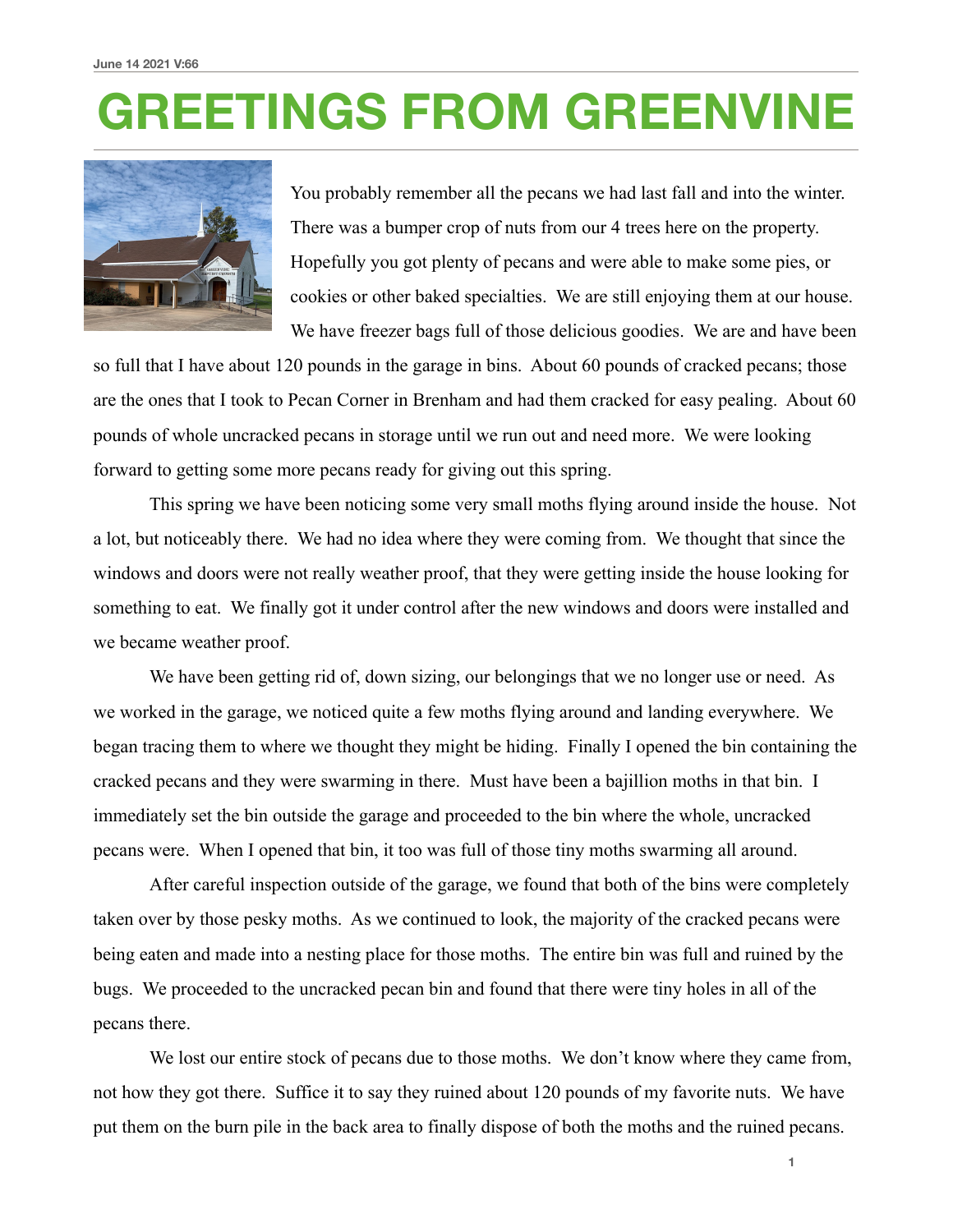**June 14 2021 V:66**

I felt sick that we couldn't save any of the nuts. I guess that if we have another bumper crop we will either put them in sealed bins or freeze them until we are to use them.

 As we went through this ordeal, I was reminded of a couple of Bible verses that Jesus used while He was here on earth, and the instruction that we can apply to our lives today.

 Jesus said in **Matthew 6: 19 - 21, "Do not store up for yourselves treasures on earth, where moths and vermin destroy, and where thieves break in and steal. But store up for yourselves treasures in heaven, where moths and vermin do not destroy, and where thieves do not break in and steal. For where your treasure is, where your heart will be also."**

 One of the promises of Scripture that we don't like to face often is that this life here on earth is temporal. The stuff of life in our physical existence is here only for a while, and because of sin, everything eventually wastes away.

 James writes that our life is but a vapor that is here today and gone tomorrow. We don't know what tomorrow will hold for us. We can't even guess what will happen in the next few minutes. We must redeem the time.

**Paul writes to the church in Ephesus and says in Chapter 5: 15 - 17; Be very careful then, how you live — not and unwise but as wise, making the most of every opportunity, because the days are evil. Therefore do not be foolish, but understand what the Lord's will is."** We must use our time here on earth worshipping the Lord God, and sharing the good news of sins forgiven by the precious blood of Christ.

 In that same passage in Matthew, Jesus takes on several areas of our lives that we constantly need to work on. He says, "I tell you, do not worry about your life." He addresses what we eat, what we drink, what we wear and the worry that is attached to those things.

 He ends that part of His life-statements by saying, "But seek fist tHis kingdom and His righteousness, and all these things will be given to you as well. Therefore do not worry about tomorrow." He explained to His followers there that the most important truth of this life is the life after this life. Eternal treasures. Eternal thoughts. Eternal life.

 Jesus prayed in **John 17, "Now this is eternal life: that they know You, the only true God, and Jesus Christ whom You have sent."** 

 Our portion in life today is that we should concentrate on what is eternally important: knowing the Father and the Son. We find out about them in the Word of God. He has given us this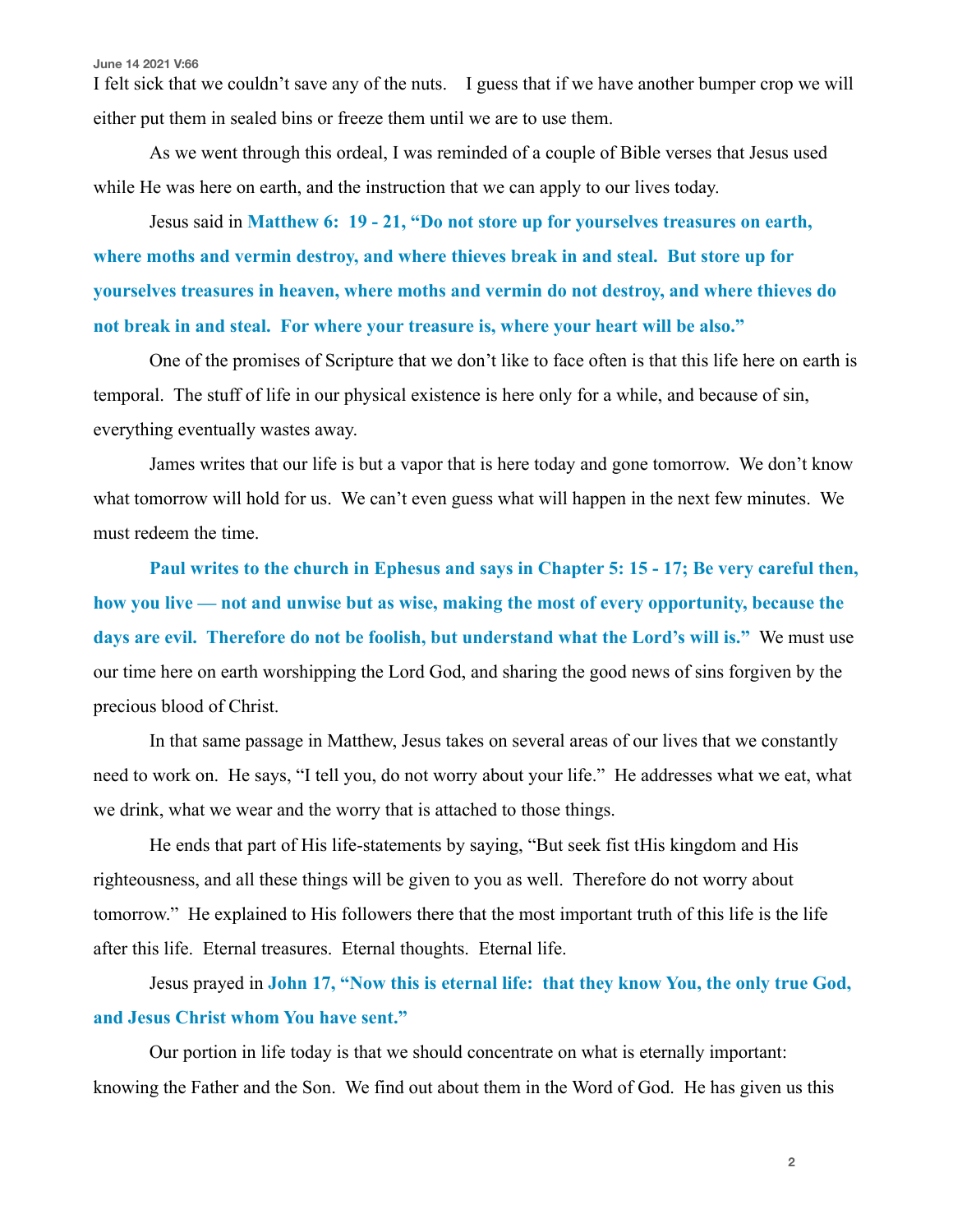wonderful life-guide to utilize in our common, everyday existence while we are still on this earth. Serving Him and serving others.

 It would be a great idea for you to read the entire passage in Matthew 5 - 7 and see how you can use it in everyday life. That passage is called, "The Sermon on the Mount." Jesus took his disciples away from the crowd of people and instructed them as to how to live. Temporally. Eternally. Kingdom-wise. Victorious. Holy. Examples. True followers of God.

 I have surgery on Wednesday to remove the kidney stones from my left kidney. I would appreciate your prayers. Thank you so much for your support of Karen and I as we, we and you, go through this ordeal. May God be glorified even in this difficulty. Jack & Karen

## **Announcements**

- Please remember to complete your information card for the directory.
- Wednesday Night Bible Study -Wednesday nights @ 6pm
- Women's Ministry 2nd Tuesday of each month @6pm Next meeting July 13@6pm
- Woman's Bible Study -Saturday Morning 10am Last Session Saturday June 19th
- Men's Prayer Breakfast Wednesday June 29, @ 7am
- Remember to fill your baby bottles and return on Father's day. (This Sunday)
- \_ Tickets on sale for Bush's chicken dinner. Tickets are \$10 and will benefit the Burton Bridge Ministry Dates are June 24-26 - Brenham location only - tickets are in the office
- Southern Association annual meeting Saturday June 26
- Congregation will supply sides and desserts for lunch see Charlotte to sign up to cook
- 4th of July Barbecue- Sunday July 4th 5pm dark Stay tuned for more details